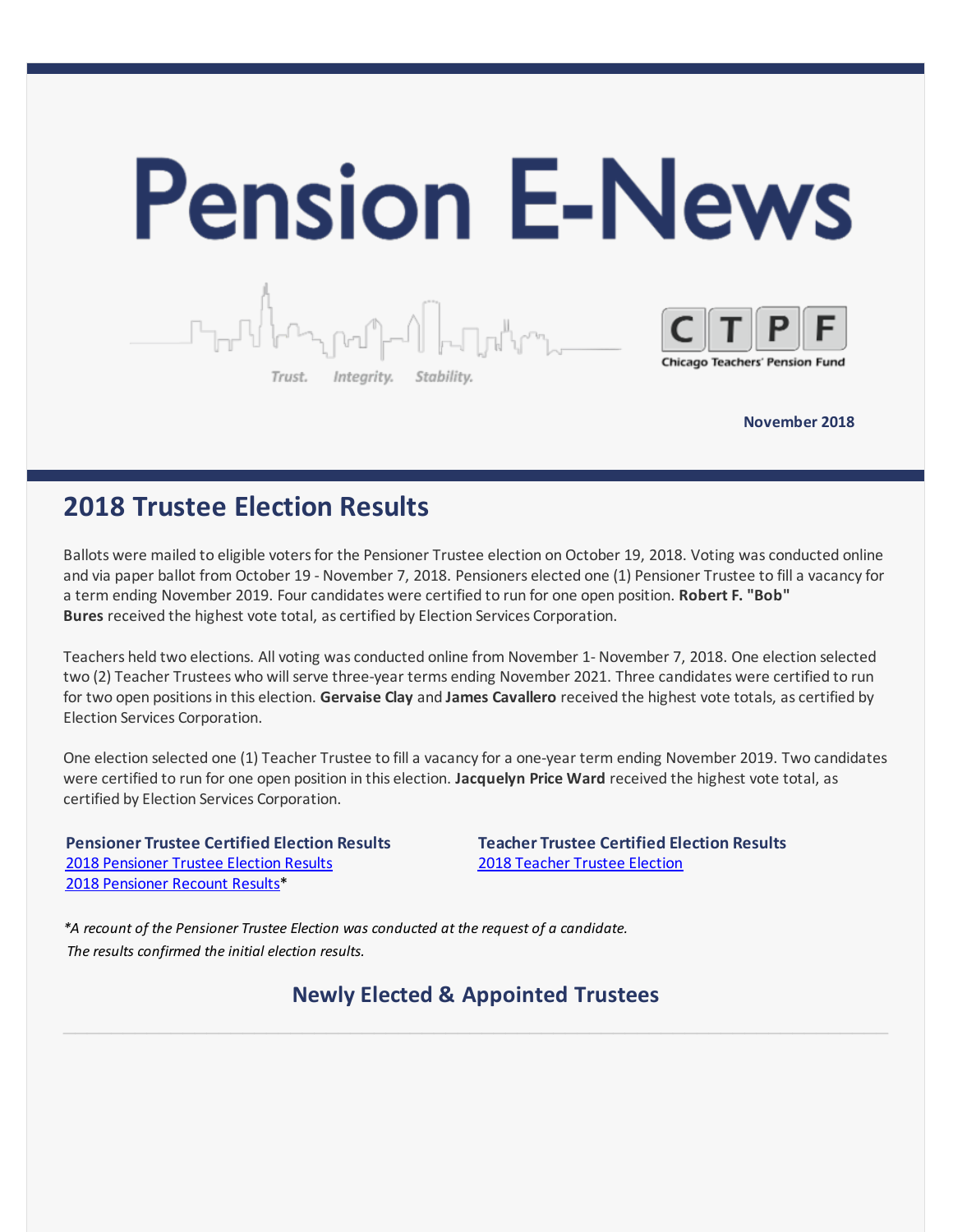

*Pictured left to right: James Cavallero (3-year Teacher Trustee), Jacquelyn Price Ward (1-year Teacher Trustee),* Gervaise Clay (3-year Teacher Trustee), Gail Ward (Re-appointed by CPS Board), and Robert F. "Bob" Bures (Pensioner Trustee).

**Find additional information on the Election Central page at** *[www.ctpf.org/election-central](http://www.ctpf.org/election-central)*

# **CTPF Board of Trustees Organizes for 2018-2019**



The CTPF Board of Trustees includes six trustees elected by the active teacher membership, one trustee elected by the active principals and administrators, three trustees elected by the retired membership, and two trustees appointed by the Board of Education.

*Pictured from left to right, front row: Tina Padilla, Jacquelyn Price Ward (Recording Secretary), Mary Sharon Reilly (Vice President), Jeffery Blackwell (President), Gregory Redfeairn (Financial Secretary), and Maria J. Rodriguez. Pictured from left to right, back row: Gervaise Clay, Robert F. "Bob" Bures, James Cavallero, Mark F. Furlong, Jerry Travlos, and Gail D. Ward.*

November 13, 2018, the CTPF Board of Trusteesinstalled newly elected trustees and organized the Board for 2018-2019.

#### **Officers and Committee Chairs**

The Board elected the following trustees to positions as officers and chairs of standing committees for 2018-2019:

#### **Officers**

- President, Jeffery Blackwell
- Vice President, Mary Sharon Reilly
- Financial Secretary, Gregory Redfeairn
- Recording Secretary, Jacquelyn Price Ward

#### **Standing Committee Chairs**

• Investment Committee, Tina Padilla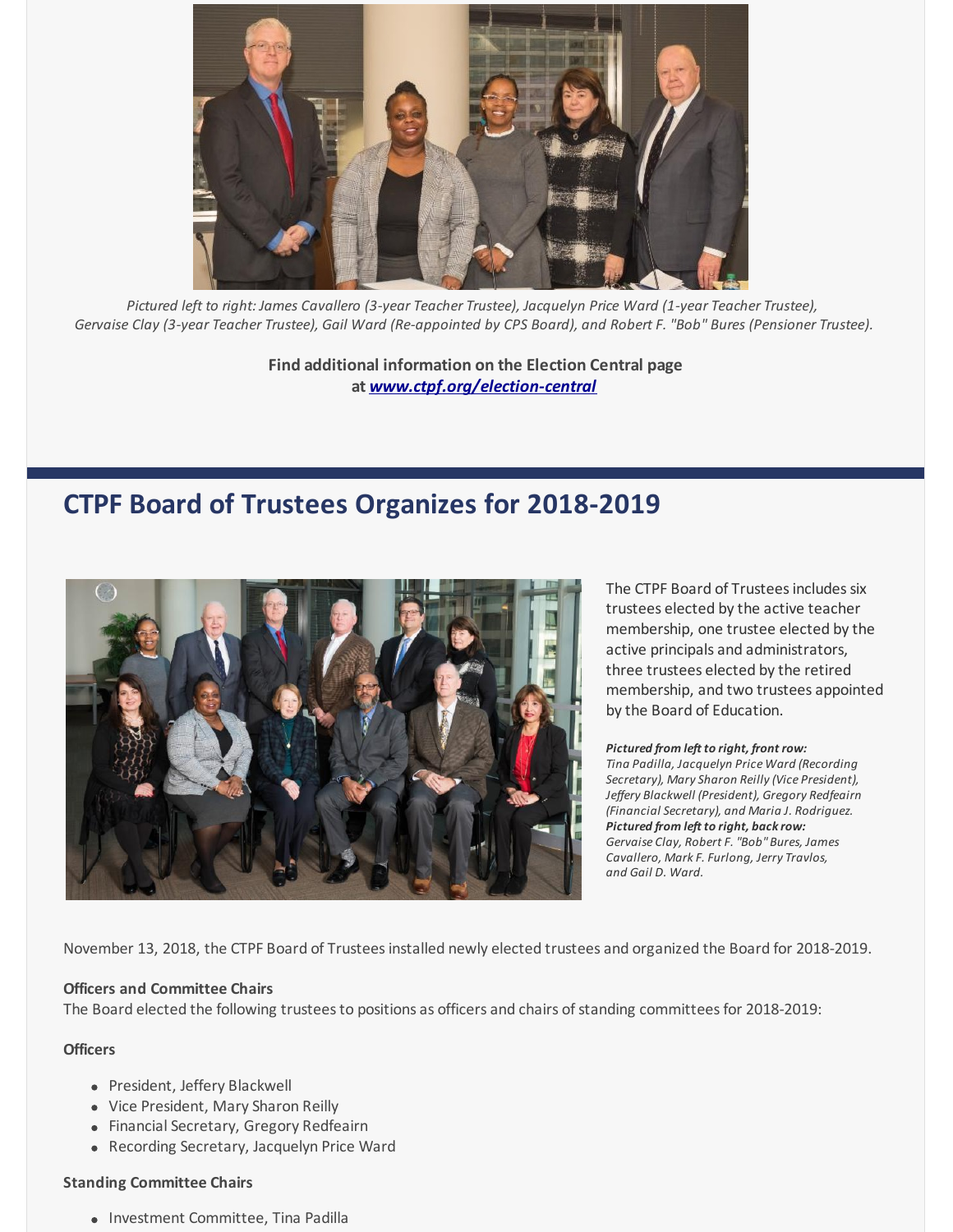- Finance and Audit Committee, Gregory Redfeairn
- Pension Laws and Administrative Rules Committee, Robert F. "Bob" Bures
- Claims and Service Credits Committee, Maria J. Rodriguez

# **CTPF Trustees begin Office Relocation Negotiation**

CTPF's current lease at 203 North LaSalle Street, where it occupiesthe 26th floor, endsin 2021. CTPF began the process of considering optionsfor renewal or relocation on March 22, 2017, when it issued a Request For Proposal (RFP) for a real estate broker to help evaluate options. Through the competitive RFP process, CTPF selected and engaged CBRE Group, Inc. (CBRE), a well-known, commercial real estate services and investment firm with a headquarter in Chicago, to conduct a needs analysis and to explore current and alternative location options.



CBRE shared their recommendations with the CTPF Board of Trustees for consideration, which included renewing the lease at 203 North LaSalle Street, as well astwo additional possible locations.

Based on extensive analysis, the CTPF Board of Trustees determined that moving the Fund to a new location is optimal, both financially and operationally. On Thursday, October 18, 2018, the CTPF Board of Trustees voted to enter into negotiations with a new downtown location, the official announcement of which issubject to negotiation.

#### **[Read](https://www.ctpf.org/news/ctpf-trustees-begin-office-relocation-negotiation) the FAQ here**

# **1099-R Mailings**

CTPF will mail Form 1099-R to all retired members by January 31, 2019. Form 1099-R reportsthe distributions from pensions, and you will need to include that information when preparing your 2018 taxes. Please check your mailbox for Form 1099-R beginning the end of January.



## **CTPF Features**

### **Retired Members: Are You Redefining Retirement?**



What are you doing to stay active, creative, engaged, and involved in your retirement?

Email your story about how your retirement is unique to *[socialmedia@ctpf.org](mailto:socialmedia@ctpf.org)* and we may contact you for a

## **Active Members: Does Your School Shine?**



What is your school doing to be creative, innovative, and to make a difference for students and faculty?

Email your story about how your school stands out to *[socialmedia@ctpf.org](mailto:socialmedia@ctpf.org)* and we may contact you for a School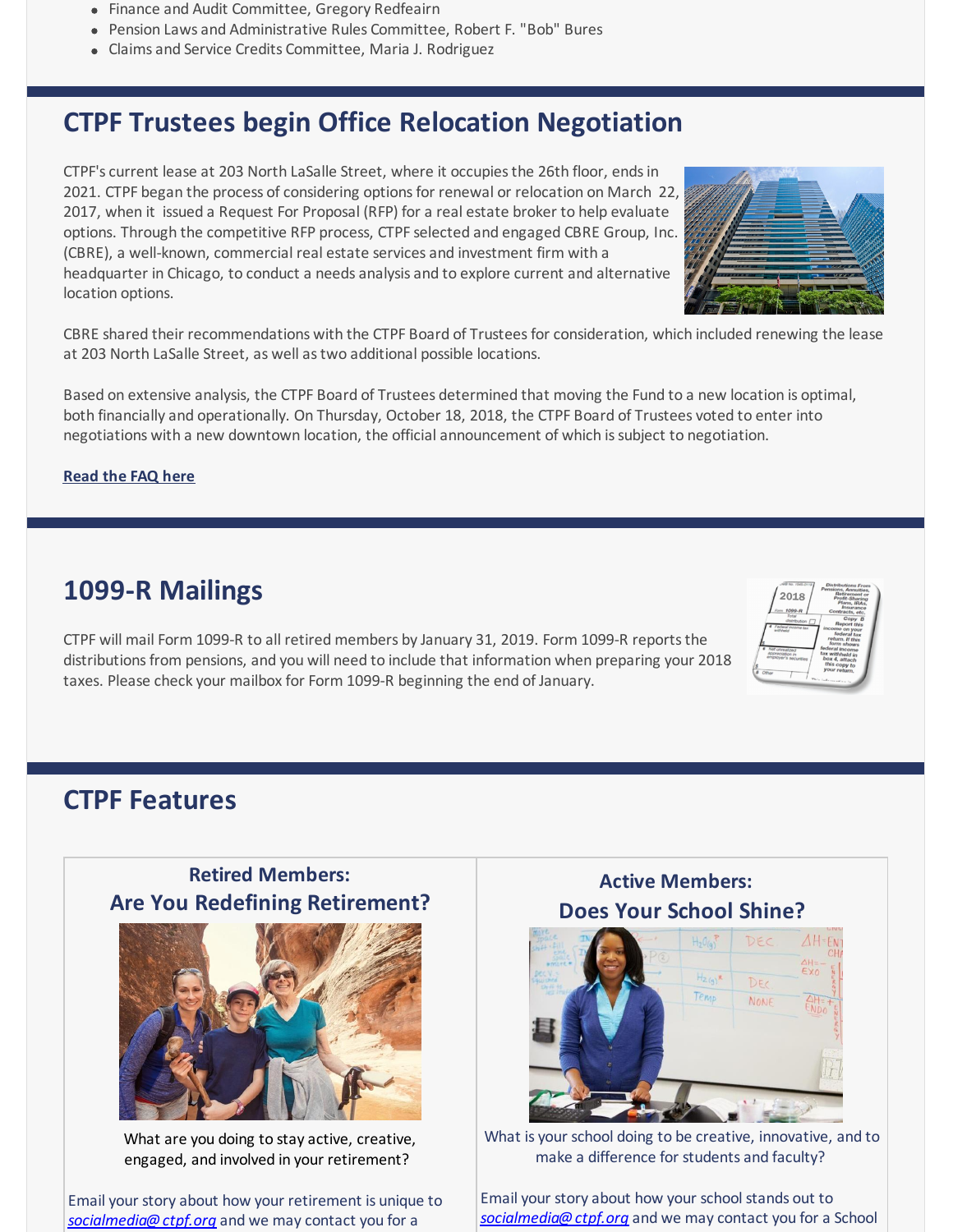Spotlight feature.

# **Pension Payment Schedule**

The schedule for mailing checks and direct deposit dates through February is listed below. [Click](https://www.ctpf.org/pension-payments) here for the full schedule.

| <b>Month</b>      | <b>Check Mailing Date</b> | <b>Direct Deposit Date</b> |
|-------------------|---------------------------|----------------------------|
| December 2018     | November 29, 2018         | December 3, 2018           |
| January 2019      | December 28, 2018         | January 2, 2019            |
| February 2019     | January 30, 2019          | February 1, 2019           |
| <b>March 2019</b> | February 27, 2019         | March 1, 2019              |



Calendar dates are avaibale at *[www.ctpf.org/calendar](http://www.ctpf.org/calendar)* Board of Trustees and Investment Committee meetings are held in the CTPF office at 9:30 a.m. and are open to the public. Confirm meeting times/dates on our website.

| <b>DECEMBER</b> | 6 - Finance & Audit Committee Meeting   5:00 p.m.<br>18 - Board of Trustees meeting   9:30 a.m.<br>25 - Christmas   Office closed                                                                                                      |
|-----------------|----------------------------------------------------------------------------------------------------------------------------------------------------------------------------------------------------------------------------------------|
| <b>JANUARY</b>  | 1 - New Year's Day   Office closed<br>17 - Board of Trustees meeting   9:30 a.m.<br>21 - Martin Luther King, Jr. Day   Office closed<br>24 - Investment Committee Meeting   9:30 a.m.<br>24 - Technology Committee Meeting   2:00 p.m. |

#### **BOARD OF TRUSTEES**

Gregory Redfeairn, *Financial Secretary*

Robert F. "Bob" Bures James Cavallero Gervaise Clay Mark F. Furlong

Jeffery Blackwell, *President* Mary Sharon Reilly, *Vice President*

Jacquelyn Price Ward, *Recording Secretary*

Tina Padilla Maria J. Rodriguez Jerry Travlos Gail D. Ward

Charles A. Burbridge, *Executive Director*

### **STAY CONNECTED & SPREAD THE WORD**

CTPF will continue to share information at *[www.ctpf.org](https://www.ctpf.org/)* on social media, in E-Lerts, and in E-News. Please consider forwarding this email to a friend who may be a fellow pensioner.